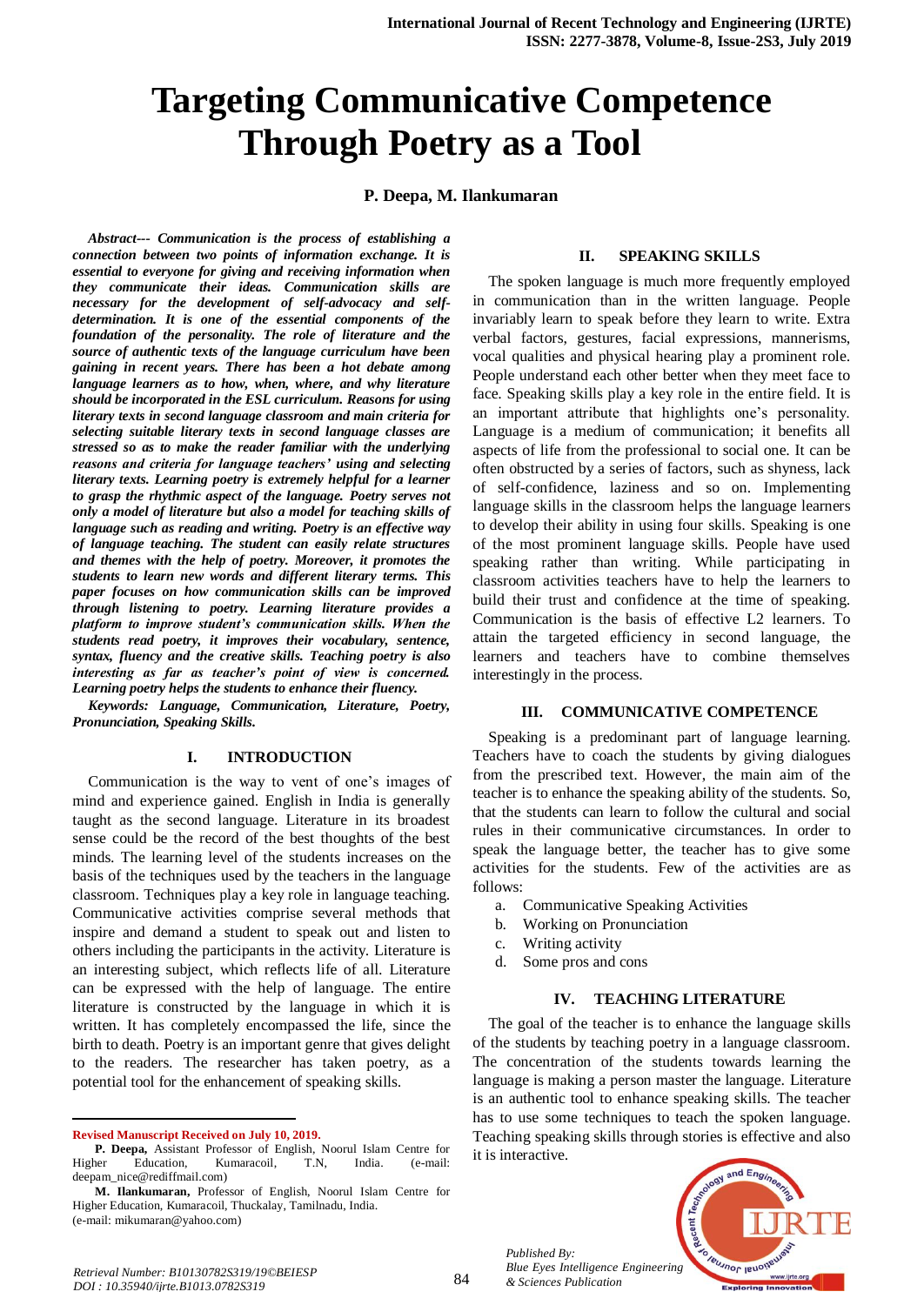Listening the stories in the poem enrich the visual imagination and creativity. Stories can organize, retain and assist students to access information. When students are taught speaking skills through story based activities, it not only improves their active and passive vocabulary but also it can focus on stress, intonation, pronunciation, pause and articulation of voice. Literature is a treasure world of books and authors. Like a vast sky, it has no boundaries and end. In this beautiful garden, fresh and new flowers bloom every day without fading and provide wisdom to all. Literature can provide both wisdom and pleasure to the readers.

The world is a globalized one, there is a great scope for people who have developed their speaking activity well and can communicative effectively and efficiently. The rural area students are really poor in speaking English. This has happened because of improper listening, inattentiveness in the classroom, showing lack of interest, poor vocabulary and weak motivation. After the proper advice and exercise given by the teacher, positive results have been witnessed among the students.

Few rural area students find difficult of grasping the language, because they feel as if they have inferiority complex. This type of complex has to be avoided and the learners need to feel free to express the views and suggestions. More number of opportunities can be given for the upliftment of students' career. A Teacher has to stimulate the second language learners to observe experiment, discover and learn in comfortable surroundings. By giving more number of practices to the students, the Tamil students can also speak better English. Errors are a necessary evil because students learn through committing errors and so they should not be insulted or disrespected but analyzed and interpreted.

The major reason for language competence is the students are economically deprived learners so, they do not have enough time for proper interaction to enrich their competency or fluency and to have the proper vocabulary practice and command over the language as they do part time work to help their parents financially. Hardly, they enjoy reading newspapers, magazines, books and literary articles and televisions etc., which provide them with adequate experiences for the development of communicative skills. From the improvement of vocabulary among the students, the teacher has to spend at least the last ten minutes in a period for vocabulary building beyond the syllabus. The students have to note the words immediately after the teacher has completed the poem. They have to understand the context also. An English teacher should use creative techniques to imbibe new words with interactive activities. An academic record is not at all enough for getting employment. Good communication and basic writing skills are needed for the students to shine better in career. In rural side, the students make difficult of framing sentences in English. A language trainer has to create songs with the words. By singing them, students will acquire new words so easily.

# **V. LITERATURE AS A TOOL IN TEACHING LANGUAGE**

The main target of the English teacher is to create an inevitable enthusiasm among students to learn new words. A

teacher's motivation and student–friendly teaching enable vocabulary learning more effective. An English teacher induces the taste in reading poems, short stories, etc. The students have to select poems and stories according to their taste. If they become accustomed to read, they automatically start reading bulky stories and literature. Teacher has the caliber to imbibe the art of using right and exact word at the right time. He/She should insist the students to use perfect and exact words at the right time. Students have to use idioms, phrases, figurative speeches at the time of speaking.

Students should always be encouraged to attend workshop and ask them to implement new ideas. This helps them to enhance their knowledge and speak with more confidence. The students need to read the poem several times, only after that they have to come to the conclusion. Poetry is the genre which helps the listener to completely involve into them. They can share their ideas, views, opinions in order to establish themselves. Literature is the reflection of life. Whatever happened in the life can be reflected in literature. Students can read several things in poetry. All can be incorporated in their day to day life. Activities, strategies, approaches, methods and procedures have to be implemented in the classroom for teaching objective. The talent of the students has also been increased through listening to the language classroom. Poems are easily comprehensible and meaningful to the learners. Their educational and social background should be considered. It exerts to highlight the linguistic skills of the learners helping in exploiting the different ways of expressions.

Literature is a tool to learn different ideas about different authors. Any sort of task can be given to impart the ability of the student's language skills. Learning poetry makes the students reflect their caliber in the language. The teacher has to give maximum time to recollect the previous class portion before starting the new topic. English teachers need to be the passive listeners in the class, which does not mean that they loss control, but a sign of belief that students learn by using language for purposeful communication. The innovative methods of poetry make the learners think in an imaginative way. It creates different perceptions in the mind of the readers. As poetry is an interesting genre, it gives flavor to language and pleasure to the readers too. It tempts the reader to think, create, imagine in different ways.

The students have to get adequate confidence in the public and to take participation in all activities regarding communication. The students who are expert in language skills can definitely be talented in other three skills too. Only through practice, they can survive without fear or hesitation. As practice makes the man perfect, the speaking of a language can be developed in a perfect manner only through rigorous practice. As far as poetry is concerned, when the teacher teaches poetry in the classroom, the student's language proficiency, their interest towards literature can be taken into account with appropriate materials. Poetry gives ideas to learn more new words at the same time; it can be used in day to day life activities to develop the communication skills.

It is a pertinent choice among all other genres of literature to make students involve and

*& Sciences Publication* 

*Published By:*

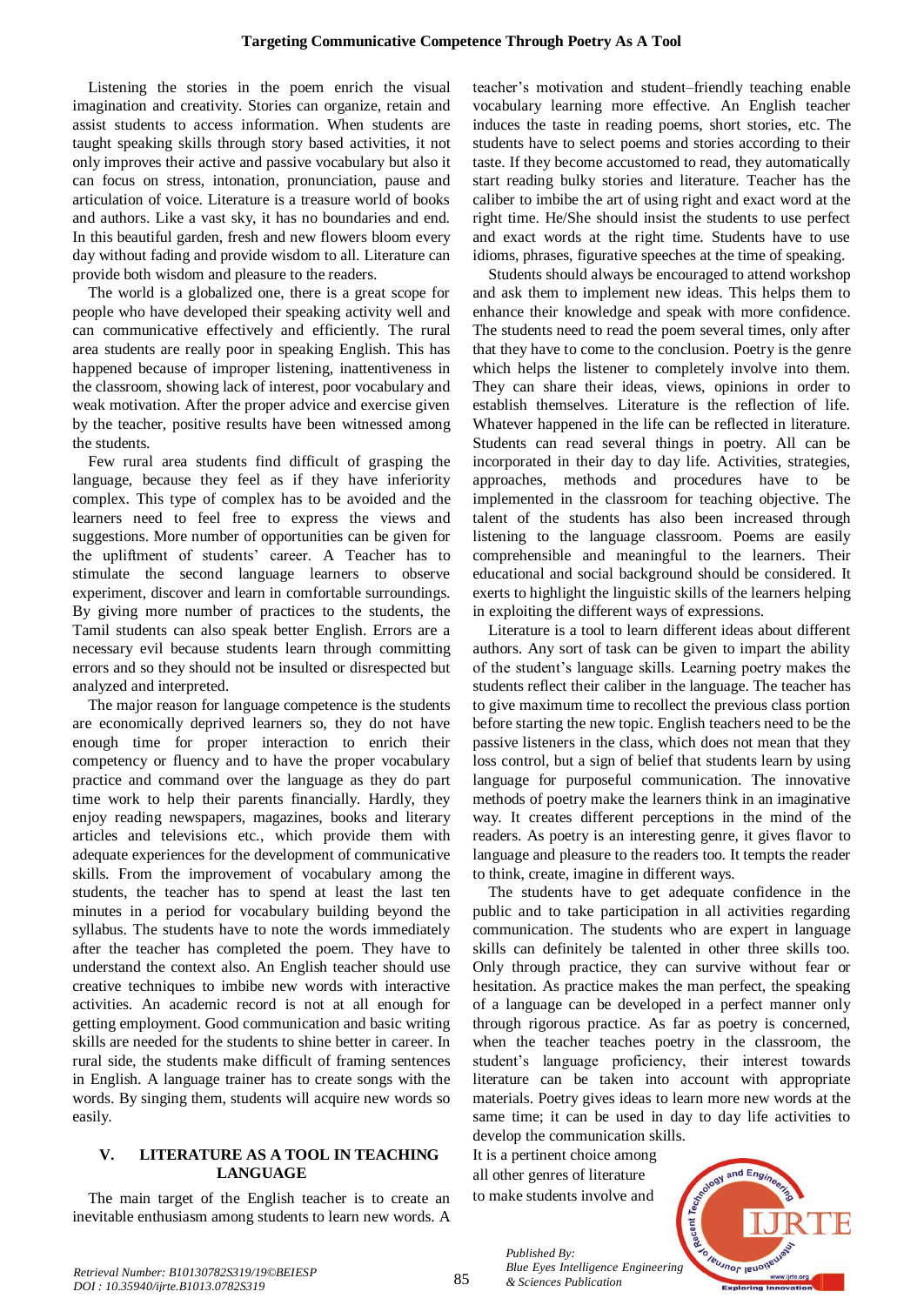enrich in the communication process and to propel them to speak the language in an effective manner.

The above points prove that poetry helps to enhance the language skills of the students. First and foremost thing is that, the teacher can choose an apt language which is understandable for the students. Teacher has to create the poetic atmosphere and environment for teaching poems. Students can gain more knowledge and they can internalize the language at a high level.

Effective conversation and discussion skills in English are mandatory for the development of a profession. To succeed both in academics as well as in employability skills, the students should participate in group discussion and conversations regularly and discuss the subjects they learn besides the day to day happenings in the society. Daily conversations and discussion assist the learners to enhance spoken skills. Students are able to learn, understand and express cause and effect during the conversation and discussions from the texts they everyday lives. The students can be allowed to converse or discuss classroom lectures, examination patterns, action plans, use of language and details of vocabulary, democratic participation across roles and responsibilities. The students also find several ideas to discuss and there is a possibility to get various options or suggestions and freedom to choose. It is clear that the learning is lifelong, life wide and life deep.

Poetry can be the works of great beauty due to its meter and rhyme scheme like the ebb and flow of an ocean. This really helps the students to show more involvement towards poetry. On the other hand, the students can try to know more vocabulary from the lines of the poems. Through different terms of poetry used in the classroom, the students get benefits of knowing new terms and works.

## **VI. TEACHING OF POETRY IN LANGUAGE CLASSROOM**

Poetry is a thing of beauty, beauty of form, beauty of language, beauty of thought and mood or feeling. It can serve as a catalyst in developing language skills. According to Thomas Hardy, "Poetry is emotion put into measure. The emotion must come by nature, but the measure can be acquired by art". It is an imaginative response to an experience reflecting a keen awareness of language. The role of the teacher is a facilitator to develop the richness of poetry. Some of the poetic aspects are:

- a) Idea and emotion
- b) Type and Form
- c) Style of the line
- d) Concise word choice

A few students understand the poem taught comparatively quicker as they grasp matters even while teaching. On the contrary, few felt difficult in understanding the concept of poetry. Such type of student's ability can be improved only by giving more practice. The teacher can split the students depends upon their talent in three different catagories. They are average, below average and above average. Work can be distributed to these three catagories of students. For each student, 10 to 15 minutes can be given depending upon the students presentation. The teacher has to motivate them by extending the time duration. The teacher

can conduct few activities for the students to enhance the ability of the language of second year students. These activities not only give enjoyment but also it helps to know new vocabulary.

Poetry is a tool with which the students can achieve their target. Speaking practice can be given to them for getting more confidence. Motivation of the teacher is important to the enhancement of the students. The questions can be asked by the teacher that would develop the refinement in the taste of the students. These questions should be helpful in bringing about the feelings and emotions of the poet. As a result, they face the spectators without any tension. Poetic words can be always used when they are communicative with others. Thus, teaching poetry as a genre in the classroom makes the students think innovatively and become confident speakers in the society. In every class, the role of teacher's is also indispensible; they have to pre-plan about the way how the poem can be conducted before entering the classroom.

Poetry has its own structures, purposes, languages and general characteristics. The reader has to analyze poetry from poetic devices, types, sound devices, structural devices and all aspects. It makes the students feel intense, experience deeply and helps the students to interpret their own ideas and views.

## **VII. TEACHING ACTIVITIES IN CLASSROOM**

Teaching of English is quite different from that of any other subject in arts, science and commerce. It has to be done consciously and meticulously. The teacher can improve the language skills of the students through different activities. Moreover, students have to be motivated to show a lot of interest to participate in the activities. Many activities are useful to enhance the caliber of the students. The following are some of the activities. They are;

#### *Role Play*

Role Play is a drama like activity in which the students take different roles in a typical situation. This activity is used to give learners practice in using language in different situations. The teacher has to provide such opportunities of role playing to the students and encourage them to speak naturally. There may be role play between two or more students. Students take immense pleasure while involving into role play. For example, Nissim Ezekiel's Poem Good bye party to Miss. Pushpa. Teacher defines the character from the poem and asks them to perform on the stage. This activity is beneficial to the students for improving their vocabulary.

#### *Story Telling*

The second technique used in the classroom is story telling. It is the social and cultural activity of sharing stories, often with improvisation, theatrics or embellishment.

Telling stories is a fun for the teachers as well as the students. By explaining stories, the imaginative and the memory power of students can be improved. The poem The

Bailiffs daughter of Islington written by an anonymous writer is about the love between squire's son and

*& Sciences Publication* 

*Published By:*

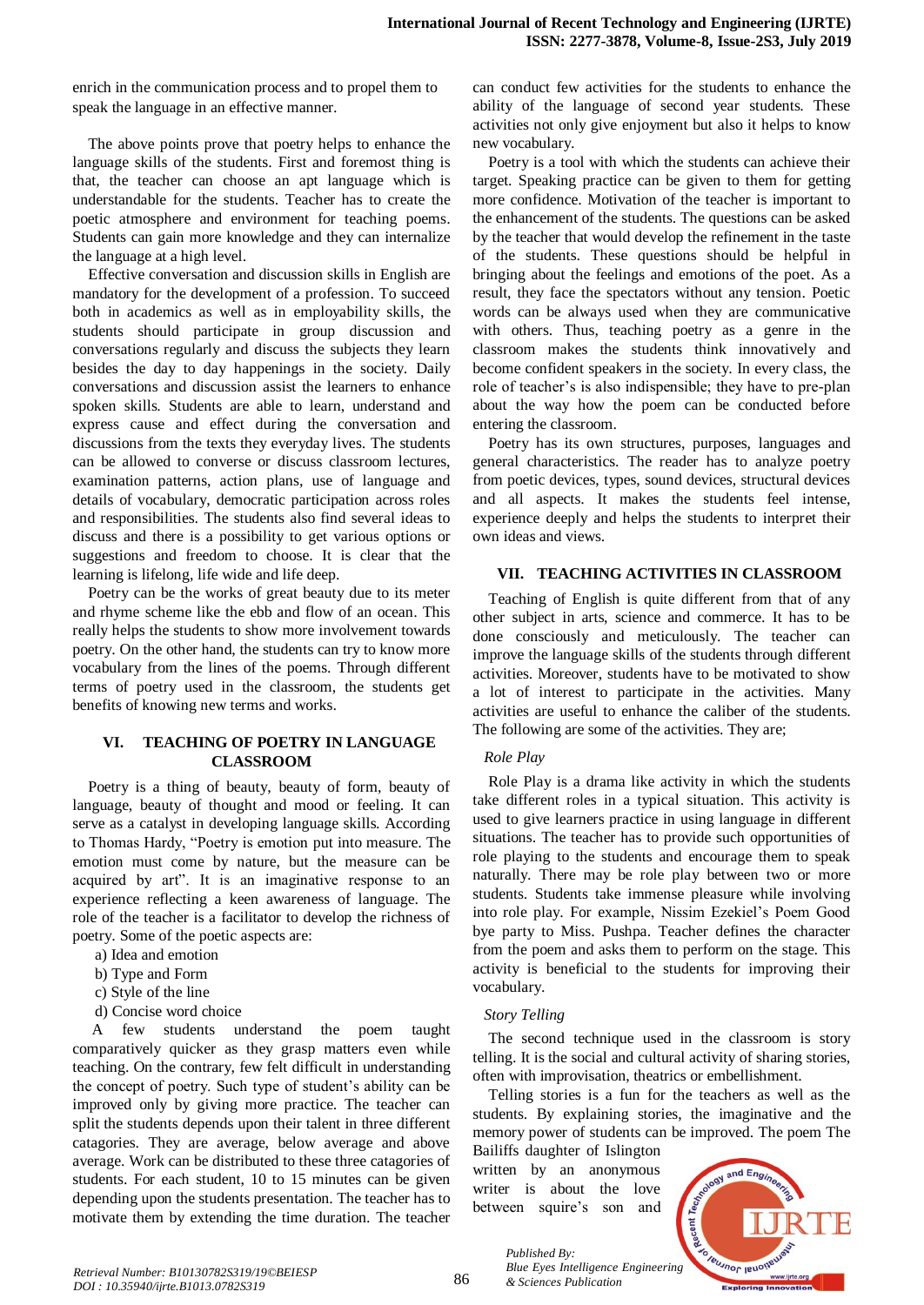Bailiff's daughter. The teacher has to present the poem and ask the students to explain the story. The creative power of the students also gets enhanced along with language proficiency. The students can reproduce the sentences from memory. Such techniques help them to improve their memory power.

# *Narration*

Narrating incidents can do favour in improving the speaking ability of the students. Any incidents or events can be taken from the poem. For eg; Shakespeare's 'Shall I Compare thee to Summer Day?', the theme of the poem is love. The students can be asked to narrate the theme love. Narration should be in such a way that the listeners should feel that they are experiencing the incidents in reality. The incidents of the students are from their own experience, the oral expressions of the students become flawless and clear. The teacher should supervise that the other students are listening to the narration of incidents while a student is doing that. If the students listen to the story keenly, it will definitely help them to understand the comprehension quickly. Moreover, there should be a complete freedom for the students to narrate any incidents. This activity makes the students speak freely without hesitation.

# *Extempore*

The extempore can be conducted in the classroom to test the student's English capability. No doubt that students show more interest to participate in extempore. This type of competition brings great scope for the students to enhance their speaking competency. Such techniques help the students to measure the depth of knowledge rather than their resourcefulness and eloquence. In order to make the students well versed in speaking and thus great orators, the teachers have to provide adequate practice. The advantages to participate such extempore are to speak before of the audience. The teacher has to assign the easiest topic at the beginning and encourage the students to participate. This technique improves their skill of eloquence as well as vocabulary.

## *Debate*

Debate is still prescribed in many schools and colleges. It is the most useful activity for the enhancement of the language skills of the students. It is a formal discussion in a public meeting in which opposing arguments are put forward. It promotes the fluency and helps the students to get rid of the shyness. Debates can be a one-stop formula to succeed at almost everything. Examples can be given from the poem Robert Frost's Mending Wall and Road not taken. Students can argue with the themes and conclude with one theme. This really supports the students to speak and think in different dimensions.

Teaching of English has now become all the more challenging in this internet era in which too much of knowledge more than what the learners really need for their young age is thrust upon them. From these activities it is very clear, how the language teachers manage to direct the learners towards these twin goals of not only making the learners acquire the proficiency in the language, but also imbibe the values of life. The researcher has chosen three domiciles that are Urban, Rural and Semi Urban. The objective of the researcher is to improve the communication skills of the rural area because the family background of the students looks poor. The motto of the researcher is to enrich the speaking skills of the students by giving more training and practice.

# **VIII. TECHNIQUES TO TEACH POETRY**

Poetry is an interesting area in which everyone is impressed because of the melody. The writing style of the poem is also different from other genres in literature. It paves way for the learning and teaching of basic language skills. Poetry uses forms and conventions to suggest interpretation to words or to evoke emotive responses. Poetry is an innovative method for language teaching and makes students familiar with figures of speech such as metaphor, simile, oxymoron, paradox etc., in their daily communication. They have to practice in such a manner that the communication skills can be developed. Teaching poetry is preferably suitable for a classroom to improve one's language. Its peculiar structure and its features of the poem become favourite tool for language teachers. The interesting thing in reading poetry is an unusual way of ordering words, its imaginative meanings, and the contribution of musical words helps the readers to improve their language.

Through teaching literature especially poetry, the learners have a powerful motivation. When the reader is thorough with any poem or incident in the poem, they will be provoked to utter the standard words in their communication. By by-hearting the great writers, the students also inculcate the dialogues, spoken by the heroes in the poem. It boosts to build their character and also to enrich their language. The main aim of the teachers is not only to teach spelling and pronunciation but also to express their ideas in a perfect manner. It is clear that the English language learners lack confidence due to lack of vocabulary in English. There are some techniques to be adopted by the teacher in the classroom which are as follows:

- a. Giving information
- b. Surveys
- c. Question and Answer
- d. Discussion

The teaching process sets up some language models which can be used in real communication. Its focal point is to train the students to use the language in speaking circumstances. It helps the students to develop the skill of speaking in all the situations.

# **IX. FINDINGS**

Students develop an active, interactive and reflective relationship with the text of the poem and they can respond to the text socially, emotionally, morally, physically and culturally.

The modulation of the tone is extremely important during teaching poetry. When students work on this, it automatically enhances the speaking skills. The language teacher can use English in all sort of situations. This tempts the students to give back the reply in the same sense.

Language skills cultivate to speak with others and it spread their creative power.

*& Sciences Publication* 

*Published By:*



87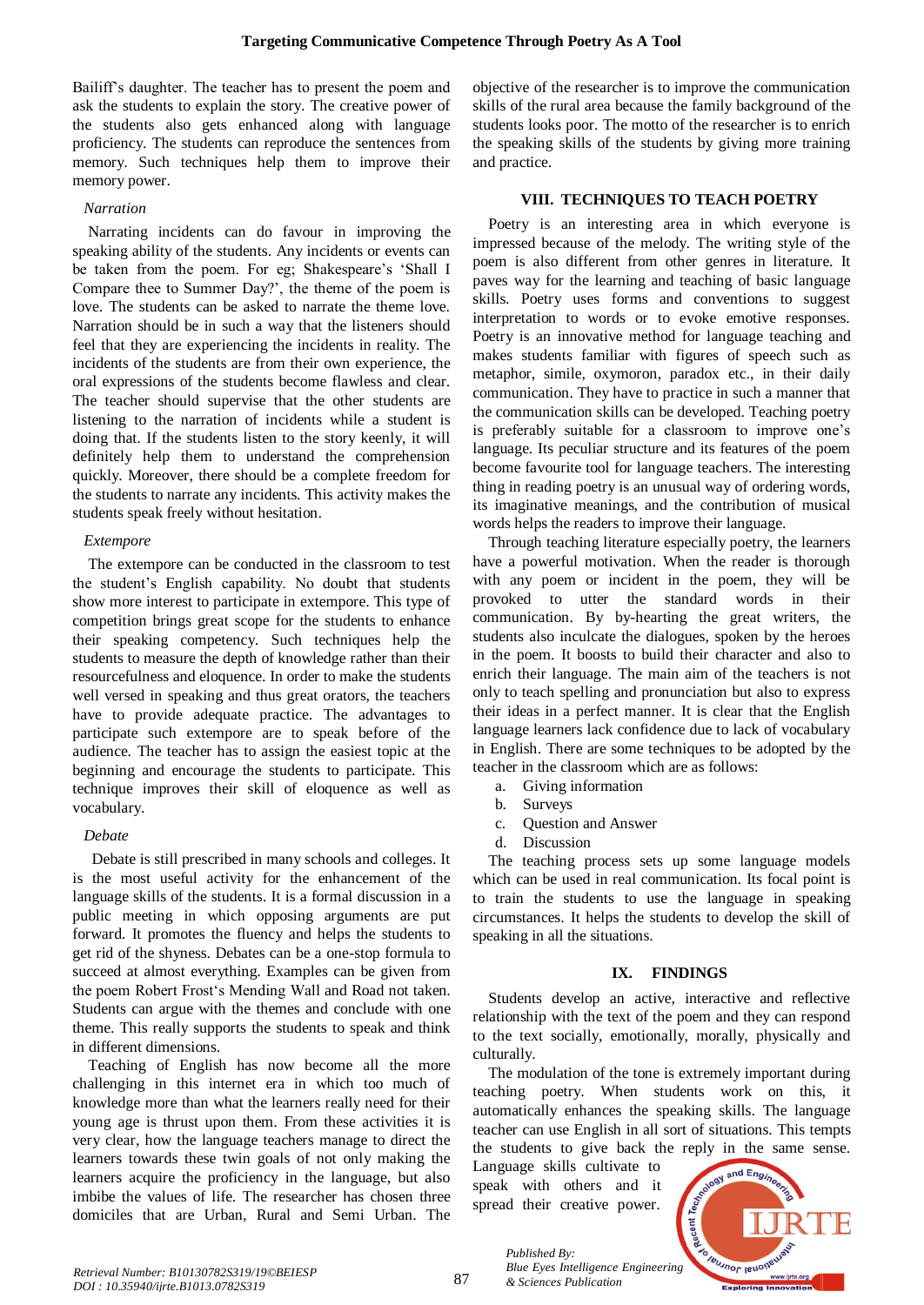Excellent communicative skills help the students to withstand in all types of situation. The following are some of the facts to be considered.

- 1. The teacher has to give enough practice to each and every student.
- 2. One of the reasons for poor communication skills is lack of proper guidance.
- 3. Many students are from rural areas where the facilities such as library, book shops internet, are not available.
- 4. The parents of most of the students have no formal education and their educational background is mostly through Tamil medium.
- 5. The students do not get the proper opportunity for exposing themselves to public speaking in English.
- 6. The students struggle to translate their thoughts from Tamil into English.
- 7. The teacher has to pay more importance to slow learners.
- 8. The teacher needs to conduct more activities for the upliftment of the students.
- 9. The students have mother tongue influence whenever they try to speak in English.
- 10. The students are reluctant to speak in English with their friends.
- 11. It should be observed that teachers have to spend more time to conduct extempore and debate.

The study reveals that there is a positive impact in language teaching through poetry. Create a warm, easygoing climate in the classroom helps students get to know one another at the beginning of the year. The activities given to them help to improve the target language in the classroom. The teacher has to identify the strength and weakness of the students and behaved accordingly. The teacher should be friendly to understand the difficulties of the students. Thus, the students can share all the problems that they have to face while speaking English.

## **X. SUGGESTIONS & RESULTS DISCUSSIONS**

The aim of teaching poetry is to increase student's literary and linguistic awareness. It helps the learners to express their own creativity and images. The language also attains its ultimate through literature. Teaching a language is a difficult task. In order to make the time and effort worthwhile, English teacher should adopt an effective strategy of teaching. The students have a lot of ways to improve their communication skills. In the olden days, it was not possible but now they have very many sources to enhance the speaking skills. The students are responsible for their own improvement. The teacher encourages the students to pay attention to all situation when they conduct English as a Language. The students have to learn at least ten words in their day to day learning and keep these words on their vocabulary notebook. It promotes their speaking as well as listening skills. English is used as major language of communication in social media. Nowadays, the goal of the human is to communicate in English. First, the students learn new vocabulary and later such words become familiar. Once the words being made familiar, the learners must involve in a self dictation to conform their vocabulary acquisition. After the learners learnt the words, they must

focus on the sentence structure. This is a technique that brings out the expected outcome as the learner is now familiar with the sentence. Some of the suggestions are as follows:

- a. Students can be asked to write some stories and can enrich their writing skills too.
- b. Students must be encouraged to seek the help of the teachers for proper guidance.
- c. The parents of students must be given counseling and encouragement to motivate their children to practice at home.
- d. Encouragement and support can be given to students to overcome the excessive dependence on translation.
- e. Instruction has to be given for the students daily in the classroom.
- f. Word game can be given in alternative classes for the enhancement of students' knowledge.
- g. Teacher should use modern technology like smart classroom for the students' progress.
- h. Parents should encourage their children to involve into activities.
- i. The teacher can follow some new recent methods instead of chalk and talk method.
- j. The teachers need to be a passive listener rather than an active speaker. Chances should be given to students the maximum.

## **XI. CONCLUSION**

Language should be taught as a life skill and not a subject. So it is clear that language learning is a slow process which can be catalyzed only using proper motivation and support. Teacher has to give clear cut instructions before any activity for that matter, so that the learners can get involved without much hesitation. The class should be interactive. Consequently, the language class becomes exciting at the same time it reciprocates with impulsiveness and interest. In order to expand the communicative language, the students have to take the maximum effort. Students develop an active, interactive and reflective relationship with the text of the poem and they can respond to the text socially, emotionally, morally, physically and culturally. The modulation of the tone is extremely important during teaching poetry. When students work on this, it automatically enhances the speaking skills. Language skills cultivate speaking with others thereby boost their creative power. Excellent communicative skills help the students to withstand in all sorts of situation.



*Published By:*

*& Sciences Publication*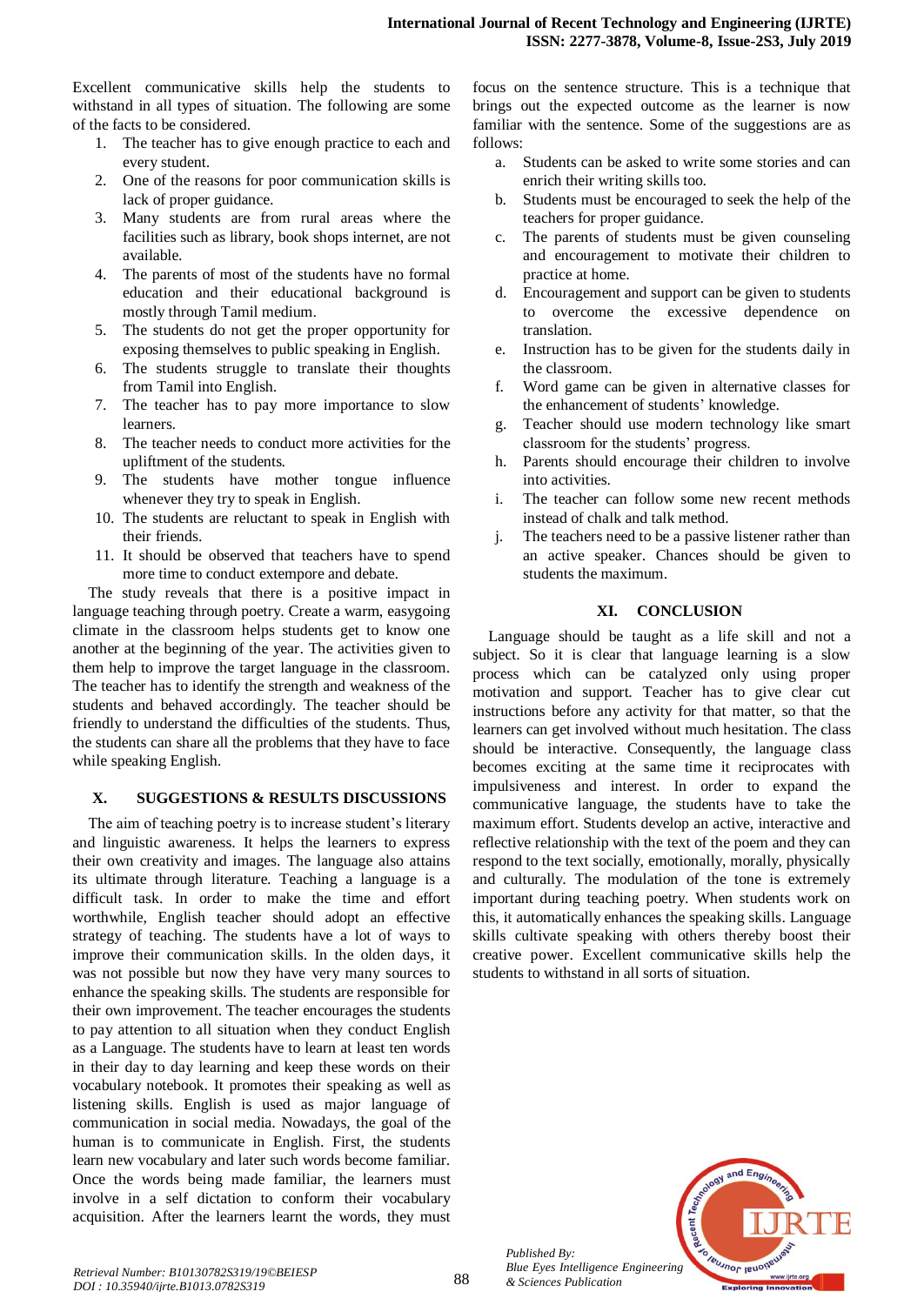Teachers should help learners input and then comprehend it through activities. In today's highly informational and technological world, it is important to have good communication skills or presentation skills which are the need of the hour and the basic requirement of any organization as well. Good language skills are key to success in life, work and relationships. The important thing is the interest of the students. Literature is a tool for developing the written skills of the students. It also serves as a window opening to the culture of the target language. A student who is efficient and fluent in English, can excel anywhere in this competitive world.

# **REFERENCES**

- 1. A Delbio, Dr. M. Ilankumaran, "Theories, Techniques, Methods and Approaches of Second Language Acquisition: A Psychological Perspective" International Journal of Engineering and Technology (IJET) (Scopus Indexed), vol.7 no3.6, July, 2018, pp. 192-197, ISSN: 2227-524X
- 2. Delbio, Dr. M. Ilankumaran, "Second Language Acquisition Through Neurolinguistic Programing: A Psychoanalytic Approach" International Journal of Engineering and Technology (IJET) (Scopus Indexed), vol.7 no 4.36, Nov. 2018, pp. 624-629, ISSN: 2227-524X
- 3. Delbio, Dr. M. Ilankumaran. "Process and Techniques to Improve Memory Power in Second Language Aquisition", Literatures in English for Cross Cultural Communication, Annammal Publications, Nov. 2018, pp. 189-196, ISBN: 978-81-923842-5-2
- 4. Delbio, Dr. R. Abilasha, Dr. M. Ilankumaran, "Second Language Acquisition and Mother Tongue Influence of English Language Learners – A Psycho Analytic Approach" International Journal of Engineering and Technology (IJET) (Scopus Indexed), vol.7 no 4.36, Nov. 2018, pp. 497-500, ISSN: 2227-524X
- 5. Antony. Teaching of English. Chennai. Kavyamala Publishers, 188, 2012.
- 6. Bright, C. Technology of Teaching English. Chennai: PDR Publishers, 2005,1-5.
- 7. Brumfit, C.J. Language and Literature Teaching: From Practice to Principle. Oxford: Pergamon, 1985.
- Carter, R, Walker, R and Brumfit, C.J. Literature and the learner: Methodological Approaches (ELT Documents 130) London: Modern English Publications and The British Council, 1989.
- 9. Chireev, Andreea Irina. "Developing Speaking Skills in the Secondary English classroom", English Teaching: Practice and critique,vol5,no.3,2006,pp.127-136.
- 10. Collie, J. and S. Slater. 1990. Literature in the Language Classroom: A Resource Book of Ideas and Activities. Cambridge: CUP.
- 11. Delbio A, Dr. M. Ilankumaran, 'Pedagogical Approach and Strategies of English Language Teaching through Global Literature' International Journal of English Language and Literature in Humanities (IJELLH) with IF 5.7, vol.6 no.12, Dec. 2018, pp.52-59, ISSN-2321-7065 (Online)
- 12. Dr. M. Ilankumaran, P. Deepa "Teaching Literature Enhances Communication Skills – A Study with Special Emphasis on Poetry" International Journal of Engineering and Technology (IJET) (Scopus Indexed), vol.7 no3.6, July, 2018, pp. 187-191, ISSN: 2227-524X
- 13. Dr. R. Abilasha, Dr. M. Ilankumaran, 'Developing Communication Skills of Students – An Analysis on Pragmatic Performance', International Journal on Studies in English Language and Literature (IJSELL) with IF

3.537, Volume 6, Issue 7, July, 2018, PP 26-31, ISSN: 2347-3126 (Print) & ISSN: 2347-3134 (Online)

- 14. Dr. R. Abilasha, Dr. M. Ilankumaran, 'Psychological Factors Permeating Global Literature – An Overview' International Journal of English Language and Literature in Humanities (IJELLH) with IF 5.7, vol.6 no.12, Dec. 2018, pp.8-16, ISSN-2321-7065 (Online)
- 15. Dr. R. Abilasha, Dr. M. Ilankumaran, "Business English: The Quintessence of the Corporate World" International Journal of Engineering and Technology (IJET) (Scopus Indexed), vol.7 no 4.36, Nov. 2018, pp. 608-612, ISSN: 2227-524X
- 16. Dr. R. Abilasha, Dr. M. Ilankumaran, "English Language Teaching: Challenges and Strategies from the Indian Perspective" International Journal of Engineering and Technology (IJET) (Scopus Indexed), vol.7 no3.6, July, 2018, pp. 202-205, ISSN: 2227-524X
- 17. Dr. R. Abilasha, Dr. M. Ilankumaran, "The Role of Media in Enhancing Communicative Competence of the Learners at Tertiary Level – An Analytical Study" International Journal of Engineering and Technology (IJET) (Scopus Indexed), vol.7 no 4.36, Nov. 2018, pp. 655-659, ISSN: 2227-524X
- 18. Dr. R. Abilasha, Dr. M. Ilankumaran. "Content Based Instruction: A Tool to Develop Communication Skills", Literatures in English for Cross Cultural Communication, Annammal Publications, Nov. 2018, pp. 175-182, ISBN: 978-81-923842-5-2
- 19. Freeman. E., and Foster. W. "Poetry in General Practice Education: Perceptions of Learners". Family Practice. 25, (2008): 294-303. Print.
- 20. Gosh, R.N, Sastri. H.N.L., and Das.B.K. eds. "Introductions to English Language Teaching": Reading Horizons. 34, (2009): 87-96. Print.
- 21. Ilankumaran M, Venugopalan P, "Communication Skills in English Through Developmental Speaking".Contemporary Reviewed, vol.3, no.2, 2012.
- 22. Issac, Alfred. I. Technology of Teaching English Paper. 3rd ed. Nagercoil: Vijaya Publishers. 2012. 156-193,243. Print.
- 23. K. JeyaGowri, Dr. M. Ilankumaran, 'World Literature as a Tool for Learning English in the Classroom Environment' International Journal of English Language and Literature in Humanities (IJELLH) with IF 5.7, vol.6 no.12, Dec. 2018, pp.89-96, ISSN-2321-7065 (Online)
- 24. K. JeyaGowri, Dr. M. Ilankumaran, "Application of Theories, Techniques, Methods and Approaches to Develop Second Language Skills – A Study based on Transition from Schooling to College" International Journal of Engineering and Technology (IJET) (Scopus Indexed), vol.7 no3.6, July, 2018, pp. 210-215, ISSN: 2227-524X
- 25. K. JeyaGowri, Dr. M. Ilankumaran, "The Role of Students in Transition from School to College: Different Challenges in ELT" International Journal of Engineering and Technology (IJET) (Scopus Indexed), vol.7 no 4.36, Nov. 2018, pp. 630-635, ISSN: 2227-524X
- 26. K. JeyaGowri, Dr. M. Ilankumaran. "The Struggling ESL Learners: A Study on Difficulties in Language Learning at Tertiary Level", Literatures in English for Cross Cultural Communication, Annammal Publications, Nov. 2018, pp. 197-205, ISBN: 978-81-923842-5-2
- 27. K. JeyaGowri, Dr. R. Abilasha, Dr. M. Ilankumaran, "Enriching Cognizance at the Tertiary Level Students During Transition" International Journal of Engineering and Technology (IJET) (Scopus Indexed), vol.7 no 4.36, Nov. 2018, pp. 665-668, ISSN: 2227-524X



*Published By:*

*& Sciences Publication*